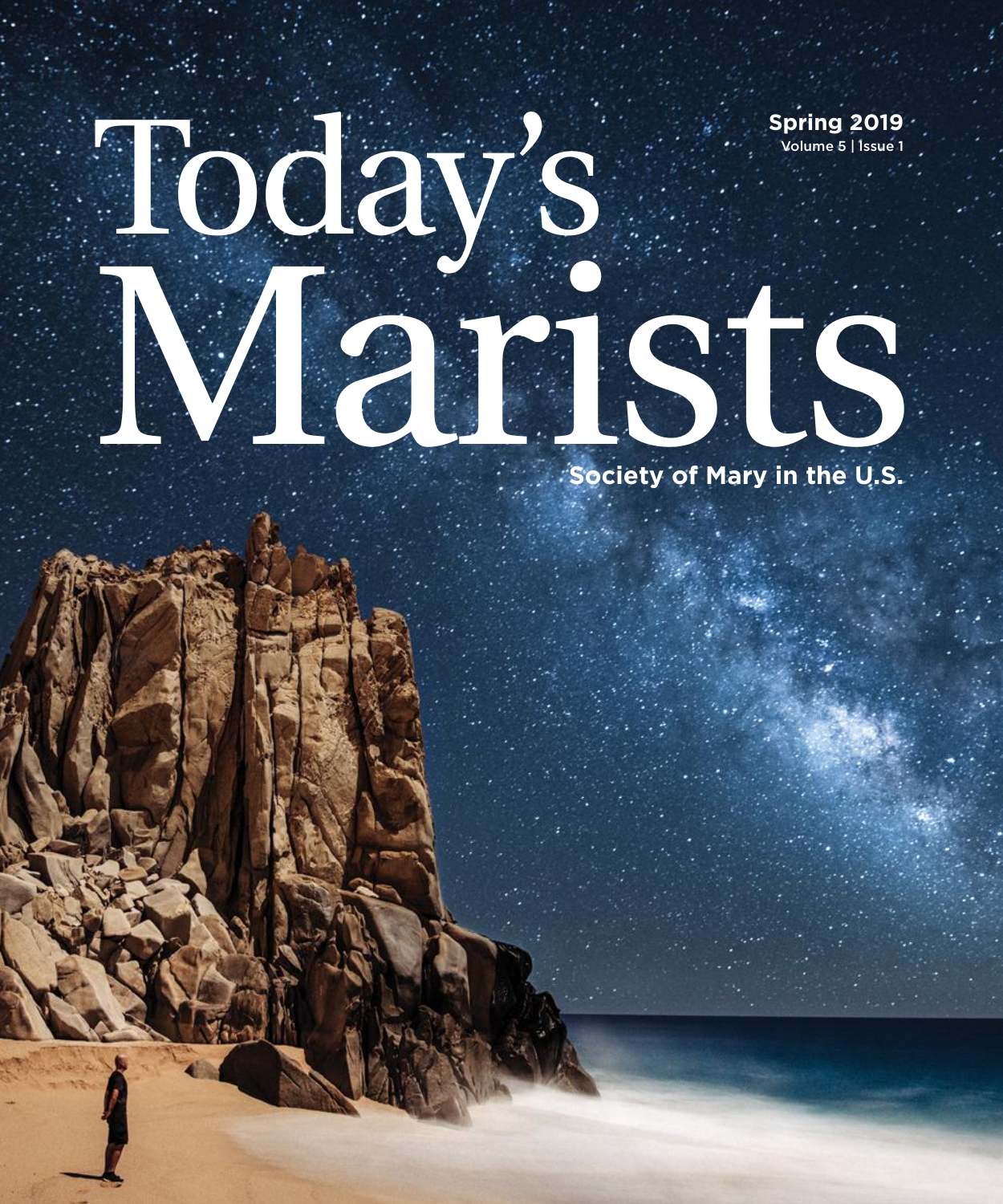## Today's Marists Spring 2019 | Volume 5 | Issue 1

| <b>Publisher</b>            | Paul Frechette, SM, Provincial                                                                                                                                                                                                     |
|-----------------------------|------------------------------------------------------------------------------------------------------------------------------------------------------------------------------------------------------------------------------------|
| <b>Editor</b>               | Ted Keating, SM                                                                                                                                                                                                                    |
| <b>Editorial Assistants</b> | Elizabeth F. Avila<br>Philip Gage, SM<br>Randy Hoover, SM<br>Susan Plews, SSND                                                                                                                                                     |
| <b>Archivist</b>            | Susan Illis                                                                                                                                                                                                                        |
| <b>Editorial Board</b>      | Ted Keating, SM, Editor<br>Paul Carr, Director of Development<br><b>Thomas Ellerman, SM</b><br>Joseph Hindelang, SM<br>Randy Hoover, SM<br>Bishop Joel Konzen, SM<br>Jack Ridout, Director of Vocations<br><b>Bill Rowland, SM</b> |

*Today's Marists™* is published three times a year by The Marist Fathers and Brothers of the United States Province. The contents of this magazine consist of copyrightable material and cannot be reproduced without the expressed written permission of the authors and publisher. We wish to provide a public forum for ideas and opinion. Letters may be sent to: todaysmarists@maristsociety.org

#### **Editorial Office**

Editor: 202-529-2821

#### Today's Marists Magazine

Society of Mary in the U.S. (The Marists) Editorial Office 815 Varnum St, NE Washington, DC 20017 tel. 202-529-2821 fax 202-635-4627 todaysmarists@maristsociety.org www.societyofmaryusa.org

#### Marist Provincial House

815 Varnum Street, N.E., Washington, D.C. 20017

#### Marist Center

4408 8th Street, N.E., Washington, D.C. 20017-2298

#### Marist Center of the West

625 Pine Street, San Francisco, CA 94108-3210

Distributed freely by request to churches, schools and other organizations. Home delivery is available by free subscription. Contact our Editorial Office. Our website offers additional information of interest to friends of the Marists. It is refreshed regularly.

© 2019 by Society of Mary in the U.S. All rights reserved.

**2** Today's Marists Magazine Design: Beth Ponticello | CEDC | www.cedc.org Printed on partially-recycled stock with a vegetable-based ink mixture.

## In this issue...

- 3 from the Provincial by Paul Frechette, SM
- 4 Contemplation Meeting Action in Discernment by Ted Keating, SM
- 5 Book Corner
- 6 Nurturing Life in All Its Forms by John Larsen, SM
- 7 The Marist in Solitude by Tom Ellerman, SM
- 8 Servant Leadership and Marist Values by Mary Ghisolfo
- 9 News Brief
- 10 Oceania More than 'Climate Change' by Ben McKenna, SM
- 12 Preparing for a Life of Compassion and Mercy: Introduction by Tony Kennedy, SM
- 13 Licentiate Program in Ecumenism by Floyd Gatana, SM
- 13 Pastoral Experience in Ranong, Thailand by Gabriel Mukong, SM
- 14 Final Profession and Diaconate by Josefo Amuri, SM
- 15 Marist Vocational Discernment in Today's World by Jack Ridout
- 16 Movie Review: *Of Gods and Men* by Brian Cummings, SM
- 18 The 150th Anniversary of St. Louis King of France by Ted Keating, SM
- 19 Marist Lives: Rev. Arthur Duhamel, SM by Susan J. Illis
- 20 One School's Vision of "the Greatest Work" by Kevin Mullally
- 21 A New Model of Vocation Accompaniment in the US Province by Ted Keating, SM
- 22 Society of Mary School Sponsorship in the USA by Joseph Hindelang, SM
- 23 Donor Thoughts: Why I Support the Marists by Nedom Haley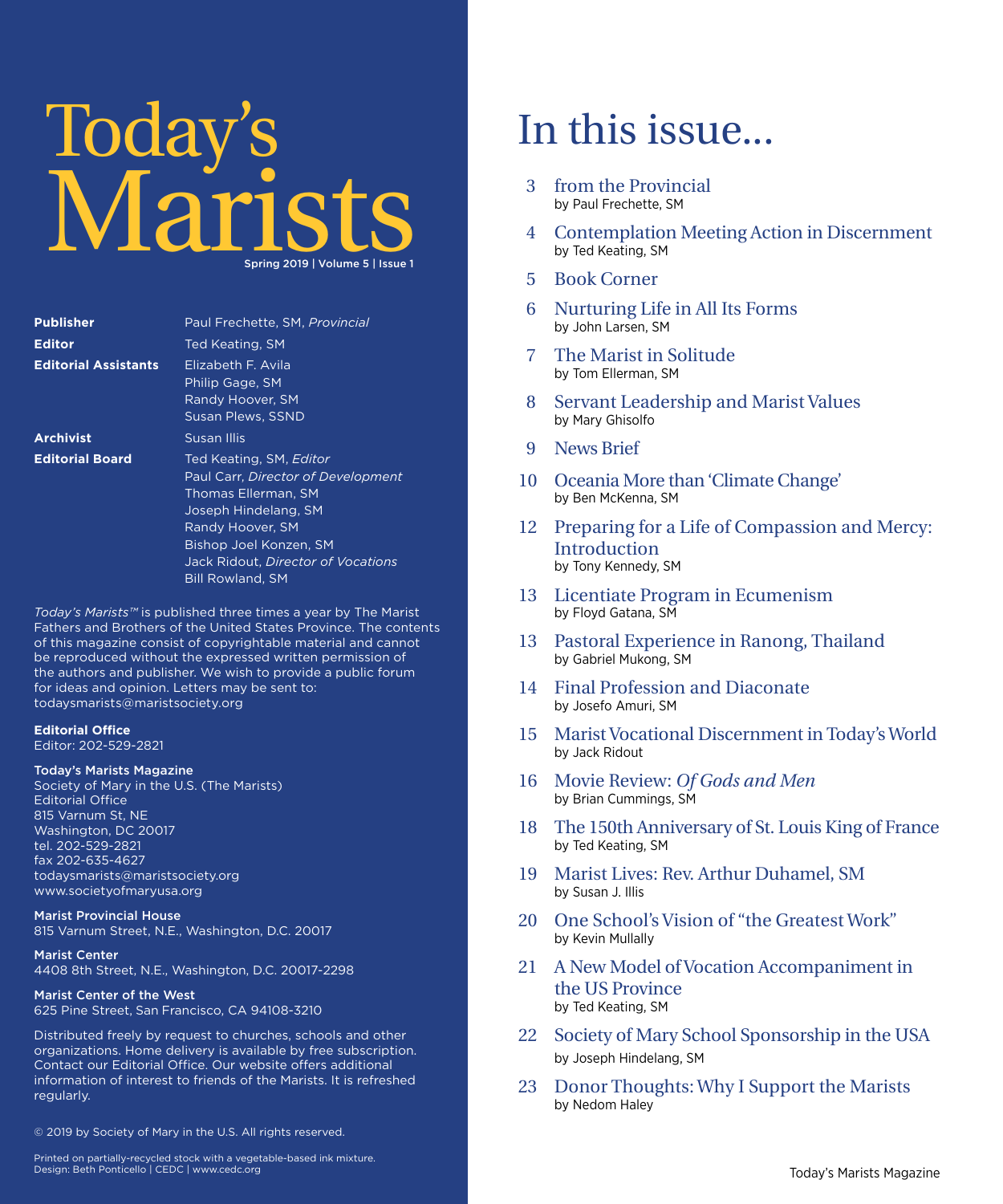



## *from the Provincial* Fr. Paul Frechette, SM

## Annual Meeting of Marist Family Provincials

The provincials of the four branches of the Marist Family (Marist Brothers, Marist Sisters, Missionary Sisters of the Society of Mary, Marist Fathers and Brothers) met in Washington, DC from April 30-May 1, 2019 at the Provincial headquarters of the Marist Fathers and Brothers for our annual meeting. We shared ways of how to continue to build bridges between our Marist Family here in the USA. One example of this is our annual joint Marist Vocation directors' presentation to the students at Marist School in Atlanta, Georgia which occurs for one week every January. As always in our dialogue, we shared the successes and challenges that we face in each of our branches. New religious vocations to our way of life is always a challenge. In discussing these challenges our focus is always centered on the original dream of our founders to make 'the whole world Marist.'

The original dream in the 1800s for the Marist Family aimed at the formation of one religious congregation (both men and women under the leadership of one superior general) and a lay branch. That dream, however, was unrealizable. Today the Marist Family refers to four separate religious congregations as well as the laity branch. Each branch has its own founder "whose personality and temperament shaped and colored the original insight." (Craig Larkin, *A Certain Way*)

#### **Marist Brothers (FMS)**

The Marist Brothers were founded in 1817 by a young French Marist Father, Saint Marcellin Champagnat, in response to the spiritual, educational, and physical needs of the young and poor. Champagnat's energy and spirit is present everywhere throughout the congregation's dedication to preparing men to educate the young and exemplify in their lives the love of Jesus through Mary.

#### **Marist Sisters (SM)**

Establishing the Marist Sisters came about from the strength, humility, insight, and zeal of Jeanne-Marie Chavoin. She along with two others began the first community of Marist Sisters in 1823. This congregation of religious women is characterized "by the desire to make the mystery of Mary in the church the daily inspiration of its life and action, not by any special work nor by the promotion of any particular form of Marian devotion." (*Marist Sisters' Constitutions*)

#### **Missionary Sisters of the Society of Mary (SMSM)**

The beginnings of the Missionary Sisters of the Society of Mary can be traced back to Marie Françoise Perroton along with ten other female pioneers who left France from 1845 to 1860 to respond to the request from the missions of



Our cover presents a young person deep in discernment over where the boundless creation calls in the stark and awesome magnificence of what it means to be human.

Oceania to "send us some devout women to teach the women." The SMSM were approved as a religious congregation in 1931. Despite the challenges they face, the Missionary Sisters "wish to respond to the calls of today with the daring and zeal of the pioneers. We want to keep alive this daring – simple, joyful, and prudent – based solely on the love and power of God in order to announce the Gospel in its force and integrity, learning to adapt ourselves to different cultures and conditions of life." (*Missionary Sisters' Constitutions*)

#### **Marist Fathers and Brothers (SM)**

The Society of Mary (Fathers and Brothers) was founded in 1836 by Fr. Jean-Claude Colin. The priests and brothers of this international religious congregation vow to live the spirit of Mary and serve the Church and world under her name. As Colin said, "Mary supported the Church as it came to birth; she will do so again at the end of time."

#### **Marist Laity**

The lay branch of the Marist Family was canonically established in 1850 as the Third Order of Mary and has since developed into a variety of Marist lay groups, formal and informal, around the world. Together with consecrated Marist religious, the Marist laity work together to express the Marist spirit and mission of the Marian Church first envisioned by Fr. Colin.

At our next annual meeting we hope to continue our Marist Family dialogue about the challenges we face in order to continue to share our Marist founders' dream of living the spirit of Mary in our communities, manifesting the one concern to think, judge, feel, and act in every way as Mary would.

#### **History Source:**

[www.maristsm.org/en/marist-family.aspx](http://www.maristsm.org/en/marist-family.aspx)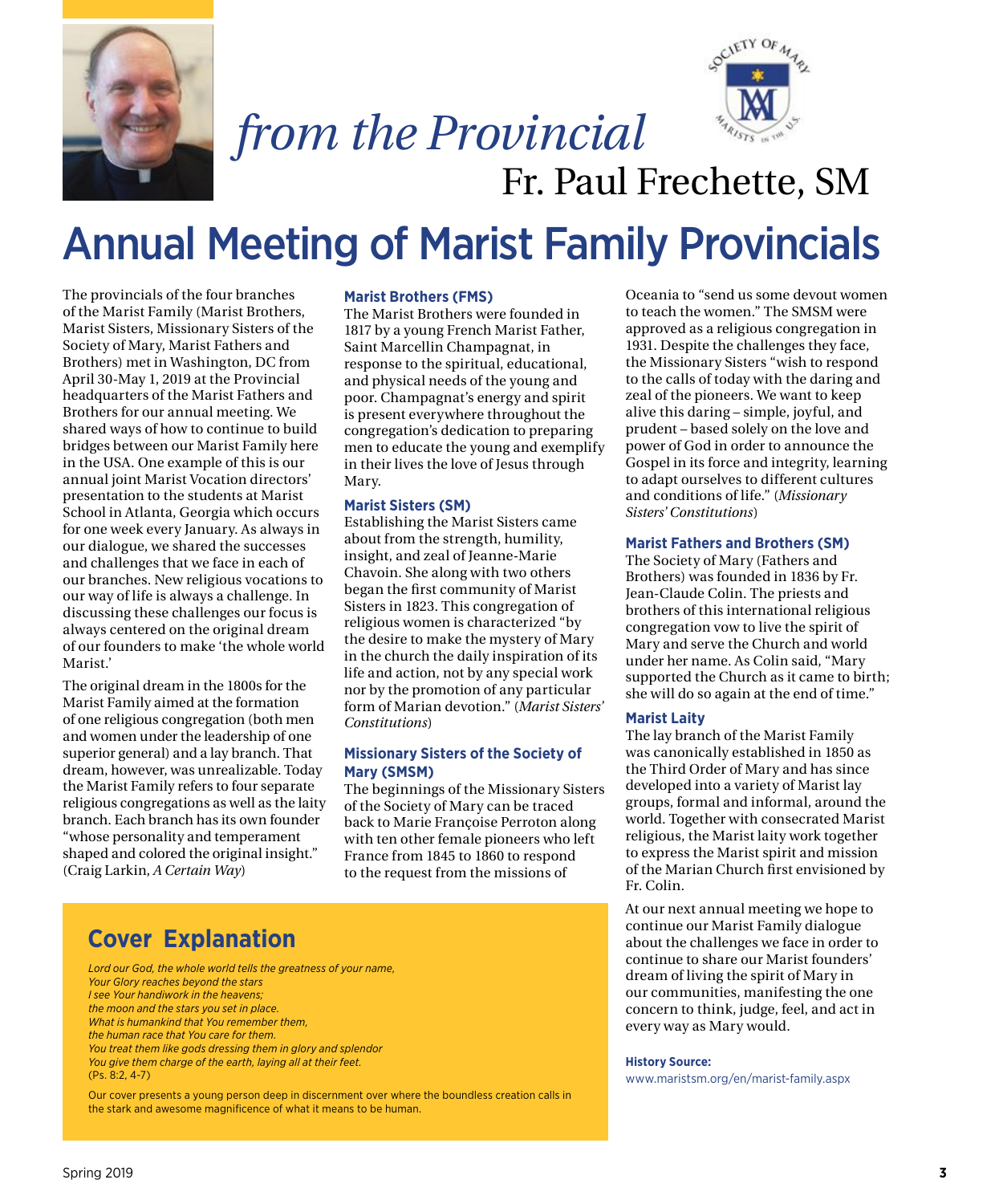

by Ted Keating, SM

The theme of the past year's *Today's Marists* threaded and woven through several articles has been "the Marist Way, a Contemplative Way." This theme emerged out of deep concerns from the 2017 Society of Mary General Chapter (an international meeting of the Marists that convenes every eight years) to deepen the contemplative dimension of our lives. It became even more relevant with the publication of *Jean-Claude Colin: Reluctant Founder* by Justin Taylor, SM, an exhaustively researched biography of our Founder. One of the book's key areas of exploration is the spirituality of Father Colin − his principal spiritual influences, how he responded to them in his own life, and what he asked from Marists by way of a life of prayer and conversion as a foundation for and an exercise of mission and pastoral ministry. In this year's *Today's Marists* we will focus on the theme of discernment described by Thomas Green, SJ, in his classic on the topic, *Weeds Among the Wheat* (Ave Maria Press, 1984) as "the meeting point of prayer and action." The title of Green's book comes from the Gospel parable, as you will no doubt recognize, of the farmhand who asks the farmer what to do when he discovers that someone has sown destructive weeds abundantly in the field of good wheat. (Matthew 13:24)

Before we move on to that theme, however, we have to note that it is not clear that Jean-Claude Colin actually used the word "contemplative" to describe his prayer and spirituality. But, now in recent decades of intense studies of two famous American Trappist authors, Thomas Merton, OCSO, and Thomas Keating, OCSO, we find many close connections between Colin's way of seeing prayer and spirituality and the current use of the word "contemplation." For example, contemporary Jesuits describe themselves these days as *contemplatives in action*, based on years of multiple new studies about the spirituality of their own founder, St. Ignatius of Loyola. Several of the approaches in this past year's issues of *Today's Marists* have similarly presented this spiritual reality as the "Marist Way, a Contemplative Way," to follow the wording of Michael Whelan, SM, a Marist theologian from Australia.

The General Chapter of 2017 placed deep prayer in this contemplative sense at the heart of *mission* for Marists The Catholic understanding of *mission* flows out of the *Mission of God* among us, especially the *Missioning of Jesus*, which refers to His being sent by the Father, as Jesus mentions frequently in the Gospels. This Mission of Jesus is none other than the mystery of the **Incarnation**, Jesus among us as both God and Human. Jesus, in turn, tells us that "he will not leave us orphans but will send us the Spirit" whose own Mission is to remind us of all that Jesus taught. Therefore, Mission is first the action of God among us, and our mission is only authentic when it is exercised in the God "in whom we live and move and have our being." (Acts 17:28) It begins and ends as the grace of God. We can live out our ministry only as it comes from the grace of God in the light of the mystery of God. Prayer, contemplation, and dwelling in the mystery of God must somehow pour out into our ministries if they are not to become secularized activities of "good works" rather than the work of God among us in grace. Ideally, contemplation, mission, and ministry are one.

Discernment is what unites all this. The world of mystery, faith, and prayer has to "hit the ground" in action. Decisions must be made using the best techniques involved in discernment. Our human decision-making faculties, however, have to be forged, tempered, and shaped by faith in the will of God for the world, 'not just by our own best strategic analysis' using only secular methods of decision-making. When 'prayer meets action', transformation of even the best secular decisionmaking methods help to shape our lives of prayer into actions that will deepen our contemplative Marist Way, whether we be vowed or lay Marists. We have to leave space for the Spirit in our understanding and practice of mission in a manner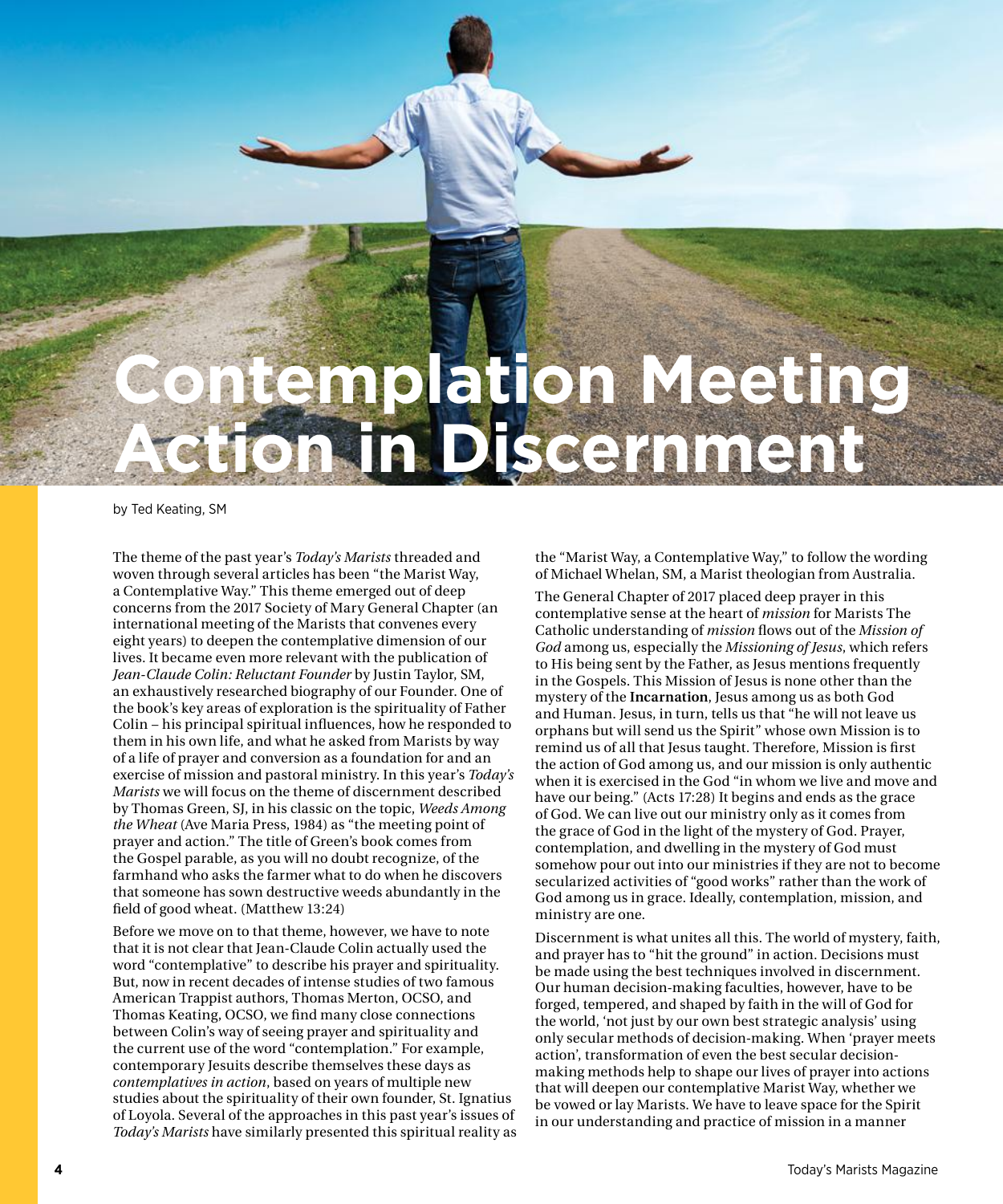that infuses our decisions with the gifts and fruits of the Spirit as we "become Mary" for the Church and the world. Without Spirit's prompting, we can gradually grow unconsciously "secularized" in our efforts to serve the Church. Therefore, discernment is inseparable from contemplation. It is where and how our contemplation truly becomes "the energy source, the mystical heart of Marist mission" as the General Chapter expresses it. (2017 General Chapter, 30) This is how the clarity of Colin's vision of "thinking, judging, feeling, and acting as Mary" becomes a reality in our spiritual lives as well as in our everyday life and ministry, as individuals and as a group. As Mary, we too become more like "icons" of the Holy Spirit. We bring Mary as the Icon of the Spirit into the world through our pursuit of contemplation.

The great gift St. Ignatius of Loyola and the Jesuits have given to the Church is this "gracious" work referred to as discernment. It is the principal focus of the book St. Ignatius wrote, *Spiritual Exercises*, a classic in Western spirituality. It is rooted deeply in the imagination, which was rather new at the time. The aim is to search in our hearts through prayer and in the midst of desires, consolations, and desolations, for clarity about where God is calling us (drawing us by desire), while also helping us to become conscious of the false desires that tend to lead us away from God.

The very title of Thomas Green's classic on discernment, *Weeds Among the Wheat*, (a book designed to be read and discussed with others in small groups) shows how challenging the work of sifting the "wheat and weeds" of inner experience can be, because false and destructive desires are often mixed together with our greatest hopes for purity. This sifting can only be done effectively when others are ready to help "keep us clear." It involves a boundless humility in our path to God of which Ignatius himself spoke so frequently. Thus, we hope that you will appreciate this year's theme of discernment as the natural next step flowing out of a life of contemplation moving into action and service to our world.

Let me leave you with an excellent analogy used by Thomas Green, SJ, that helps us understand how loving knowledge shapes our way of making decisions even when we may not know we are doing so. Discernment may be much more common in our lives of love than we realize. Green imagines a woman married for fifty years to her husband. She is shopping for a necktie for his birthday. She looks at the neckwear selection in the men's store and immediately dismisses whole racks of ties as not being what she is looking for. She zeroes in on another rack and perceives that these might provide the gift she wants. Finally, she spots the perfect tie for her husband. She has lived with him lovingly for fifty years and knows exactly what he likes. She goes home confident that he will love the tie she has chosen. Similarly, knowledge flowing from our love of God over many years gradually helps us to love what He loves and helps us know how to make choices based on that long relationship.

You will probably also enjoy reading in this issue the movie review Brian Cummings, SM writes of the film *Of Gods and Men*. It helps concretize how "knowledge born of love" shows itself in action in community.

## **BOOK CORNER**

by Ted Keating, SM

As this issue of *Today's Marists* was being assembled, the news reported the death of Jean Vanier on May 7, 2019 in Paris at the age of 90. He was one of the great lay voices of mysticism and prophetic action in the post-Vatican II era. His death was described as the death of a "living saint," like that of Mother Teresa, a good friend of his.

Vanier radiated a holiness manifest in profound and persistent love to the intellectually handicapped. His death came as the end of a long search to discern what God wanted him to do with his life.

In his youth he had been a naval officer in the Canadian navy, earned a doctorate in Catholic philosophy, and finally his calling "found him" in the horrendous experience of witnessing how the intellectually handicapped were treated in in society. He saw his call, however, as not to serve them in any traditional sense, but to befriend them, to learn from them, and to discover Christ in these thoroughly marginalized people. Vanier began a significant lay movement called L'Arche (the Ark). He started with a small residence and two intellectually challenged men. The Arche Communities spread rapidly all over the world, even in Buddhist and Muslim nations. He attracted and still attracts large numbers of young people to these communities not to serve the people, but to live with them, "encounter" them, and learn from them the truth about the practice of love in Jesus's final command to live His "new Commandment."

A Cry Is Heard

Jean Vanier published more than thirty books over the years, many of them still in print, calling forth a life of love rooted in engaging our own brokenness before and while we would dare move forward to "serve others." Henri Nouwen, another great post-Vatican II mystical writer, lived several years in a L'Arche Community. Both men made enormous contributions to the nature of Christian ministry as "wounded healers" who move not out of power to serve others benevolently, but to bring one's own "broken places" into ministries of compassion, recognizing one's own limits while at the same time engaging the brokenness of others. Vanier wrote a testament of his spiritual search and the surprising growth of L'Arche in a book titled *A Cry Is Heard: My Path to Peace*, published by Twenty-Third Publications in 2018.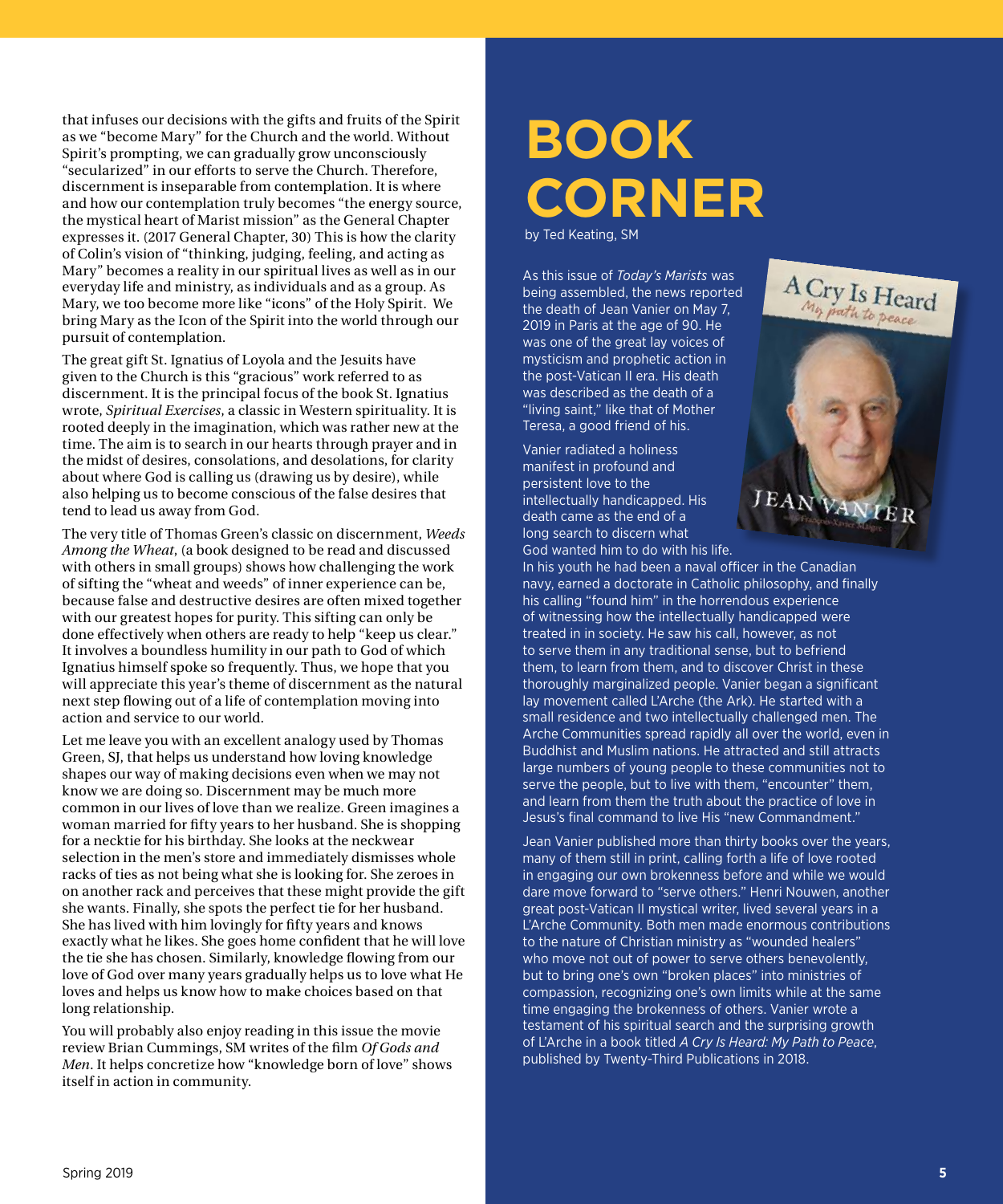## Nurturing Life in All Its Forms

by John Larsen, SM, Superior General

In February, the presidents of the Bishops' Conferences from around the Catholic world responded to Pope Francis' invitation to gather as shepherds in the Church to consider a more just and honest ecclesial response to the scandalous tragedy of sexual abuse. Our own Marist Bishop Paul Donoghue S.M., President of the Pacific Bishops' Conference, (CEPAC), stayed with us here in Villa Santa Maria, Monteverde, Rome, while he attended the gathering.

Now is an opportune time for all of us as Marists to examine our own lives searching out any form of abuse, however subtle they may be. We pray and discern with great honesty, confronting our own sinfulness, always aware of God's grace. Our penance can be designed, either individually or as a community, as a way of repentance and conversion toward the true light of the Gospel and against the darkness of any abusive attitudes.

The child abuse crisis is an abuse of power. Our Marist charism clearly opposes all over-reaching forms of power, challenging us to humble service of the poor. Sometimes our structures keep us far away from the dreary, grinding, anxious lives of the very poor. It is important for us to make a conscious effort to undertake some activity which brings us personally to encounter in friendship some of the poorest people around us and to share with them what they understand as "Good News." Our penance may also involve employing our talents to confront unjust structures which oppress and abuse those who are powerless.

The Gospel and the charism of Marist Religious Life, especially the vow of poverty, demand a simple lifestyle where everything is shared in common and in a transparent way. For Marists, there is no such thing as "my" money or car, "my" time or bank balance. We live very simply and share openly our lives and



our possessions with each other and with the poor. We can consider a penance that leads us toward repentance and conversion to a more simple, transparent, and generous lifestyle, sharing all things in common. (*Constitutions* 106-113)

By our way of life, we can easily abuse the created world around us. As Pope Francis writes: "What is needed is an '*ecological conversion*' whereby the effects of our encounter with Jesus Christ become evident in our relationship with the world around us. Living our vocation as protectors of God's handiwork is essential to the life of virtue." (*Laudato Si'*, 217) The Marist General Chapter of 2017 echoes this: "An ecologically sustainable style of living is an intrinsic part of living the Gospel today." (2017 General Chapter, 44) In Fiji, Marists are developing an Ecological Center, while in New Zealand some Marists are calling for greater accountability for our harmful carbon footprint.<sup>1</sup> With these initiatives the work of the new Marist Ecological Commission is gaining momentum. A penance might involve for all of us some work of protection and healing of a particularly abused corner of the world where we live.

The terrible story of abuse and coverup in the Church and elsewhere cries out for repentance and a profound conversion of heart and lifestyle. May each of us individually and all of us in our communities, undertake focused penances that affect a Gospel conversion from any form of abuse towards more just and compassionate communities, ministries and environments.

The 2017 General Chapter gave us a direction for deciding upon an appropriate penance this year:

*From our communities, where we care for our Marist brothers as we care for all those who are struggling to be faithful disciples, Mary, the mother of the New Creation, calls us to nurture life in all its forms, especially among our most vulnerable brothers and sisters and in our damaged planet.* (Declaration on Mission, 5)

#### **Endnote**

1 A new Marist justice and peace blog, well worth following! <http://jpicblog.maristsm.org>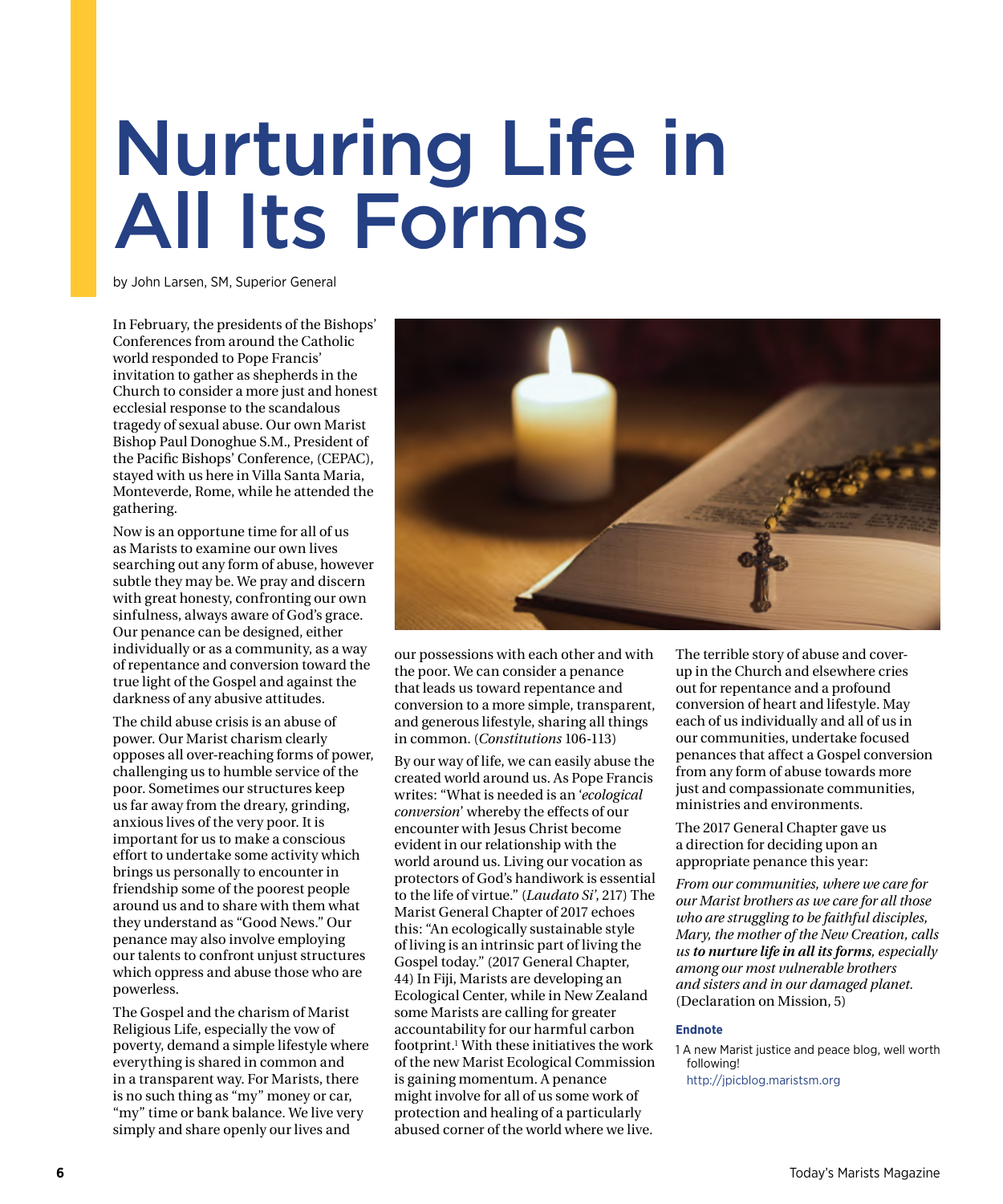# The Marist in Solitude

by Tom Ellerman, SM

Over the years much time and energy have been devoted to explaining the meaning of the expression, "unknown and indeed even hidden in this world," used to describe the Marist. How can someone who spends a great deal of time in public ministry and community life be "unknown" and "hidden" even if they have combined "a love of solitude and silence … with works of zeal." (*Constitutions*) The answer to this difficulty lies in the kind of solitary life that Father Colin expects the Marist to live in the solitude and silence of his room. There he is truly unknown and hidden.

Unlike some religious who are expected to spend most of their day in the presence of others and use their rooms only for sleeping, the Marist is expected to spend a good amount of his day alone in his room. How do we know this?

In numbers 231 and 232 of the 1872 *Constitutions*, Fr. Colin describes in some detail the bedroom of the Marist religious. It is not the tiny cell that many religious traditionally have inhabited. Its description, however, does sound as if Fr. Colin had anticipated by 150 years the Japanese minimalist movement of Marie Kondo and Fumio Sasaki. Although the Marist room is spacious, it is the essence of minimalist simplicity. Let us take inventory of the Marist room:

- A bed
- A straw mattress
- A woolen quilt
- Bed linens and blankets
- One table topped with three bookshelves
- Two chairs
- A kneeler (Prie-Dieu)
- One wardrobe
- A few devout pictures
- An armchair that gives evidence to poverty
- No covering on the walls (referring to what at the time could be expensive elaborate wallpaper)

This list of furnishings reveals to us what the founder wanted to take place in the Marist room. The room is a dormitory, a private chapel, and a study with a small library. The Marist sleeps, rests, reads, studies, and prays in his room. It is a place of peace and quiet, where the religious engages in spiritual reading, sermon or class preparation, ongoing professional education, letter writing, personal prayers, meditation, his examinations of conscience and God-consciousness. It is a place of inspiration, creativity, and spiritual struggle. It is the place where the Marist is alone with the Alone.

While the Marist room has an air of poverty and simplicity, it provides for the necessities of its occupant. Father Colin presupposes that every Marist house has an adequate common library. Nevertheless, the Marist religious may keep up to three shelves of books in his room for his personal and immediate use. In number 42 of the *Constitutions* Colin writes: "To enable the Society to attain its goal, it is absolutely essential that those academic studies which can serve the salvation of souls be cultivated within it."

Even in the privacy of his bedroom, a Marist's furnishings are a constant reminder to him to spend time developing his personal relationship with Jesus Christ and working for the salvation of his neighbor. He seeks to understand more deeply his Catholic Faith so that, with God's grace, he may give an account of the hope that is within him and thus attain more fruitfully the purpose of the Society of Mary.



Fr. Colin's room in Lyons, France

*"The Marist sleeps, rests, reads, studies, and prays in his room. It is a place of peace and quiet... It is a place of inspiration, creativity, and spiritual struggle."*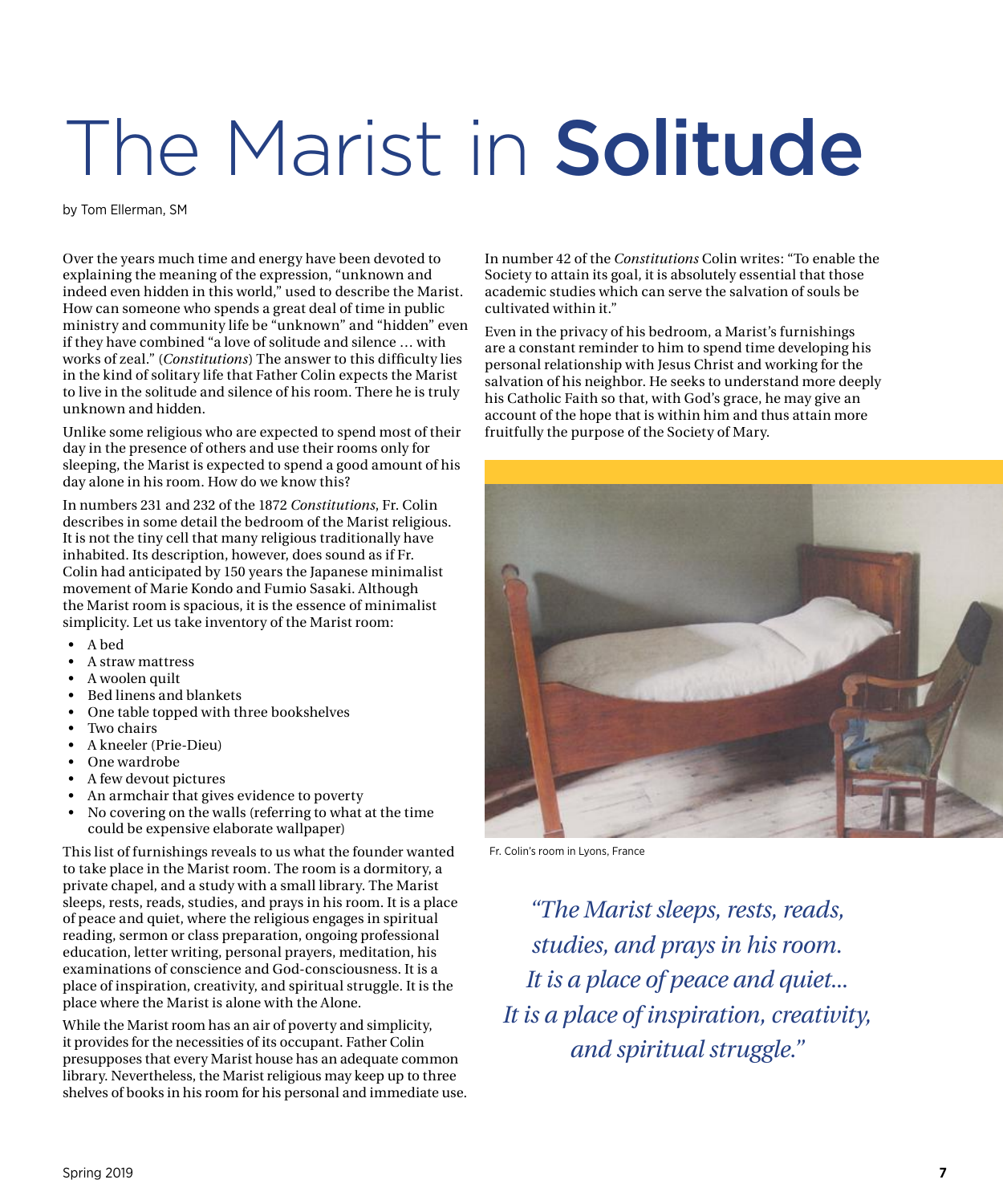## Servant Leadership and Marist Values

by Mary Ghisolfo, Former President of Marist Laity

*"Have one ambition. While doing great things for the Lord, be unknown and even hidden in the world. The aim is to make the school a family.*" (Jean-Claude Colin)

I served at École Notre Dame des Victoires (NDV), a Marist K-8 elementary school in downtown San Francisco, California for 37 years beginning as the sixthgrade teacher followed by 31 years as principal. For me, the concept of "servant leader" was always a way of being in the classroom or as principal. Responding to the needs of others was my focus, especially to those who struggled with life's challenges whether they came from students, parents, or faculty and staff. Creating a sense of community was also a major goal for me in both of my roles. Listening to the needs of students, academic and social, or being present to the needs of the faculty, staff, and parent community, I considered of paramount importance. We are all in this together, I thought.

#### **Being Present**

*"Let us show one another not only charity, but also respect and honor."* (Jean-Claude Colin)

I have always considered presence to be significant. As a teacher, I was compelled to move around the classroom observing students as they worked, encouraging and praising them for thoughtful choices, or alerting them to an aspect of their work that may need to be reworked, all of this in an effort to help them succeed. Giving positive feedback, along with caring and constructive criticism was vital. With the staff, I made it a priority to be where the action was, which could range from informal classroom walkthroughs to being present in the hallways, on the playground, gym, or cafeteria. I wanted them to know that I was there with them to ensure that "all was well." Formal teacher meetings were scheduled once a month to discuss curriculum, student needs, or other issues. It was a good opportunity for teachers to share with me what they were excited about that was working in the classroom, and what posed challenges to them. They also created a list of questions, concerns, and comments to share with me during these meetings.



#### **Service**

Embracing the spirit of service was not only reflected in working with the teachers in planning student service projects, but also working alongside them. One example of this was when the art department sponsored an "Empty Bowls Dinner" during the Lenten season. To prepare for this special dinner, the faculty painted bisque ware bowls which were later used for the simple soup-and-salad meal that the school and parish families attended. Local eateries donated the food and funds raised helped to support the Gubbio Project, a ministry at a nearby Franciscan church where the homeless slept in the pews during the day and then offered a meal as well as various support services. [\(www.thegubbioproject.org](http://www.thegubbioproject.org))

#### **Faith and Prayer**

Creating opportunities for teachers' personal growth in faith and prayer was continuous. All faculty meetings opened with a prayer, and during Advent and Lent teachers were called to pray together in the St. Peter Chanel Chapel on the first floor of the school before faculty meetings. These opportunities for prayer provided them time to reflect upon and hear more clearly the Good News of

Jesus. Faculty and staff also participated in retreats each January prior to the start of school. This gave everyone an opportunity to learn more about Marist spirituality and to reflect on ways to implement it both within and outside of school. For parents, "Coffee with the Principal," informal meetings, were held twice a year to enhance home & school communication. Each gathering opened with a prayer that focused on a theme (e.g., Peace, The Work of Mary, Patience and Parenting).

#### **Hospitality**

Hospitality is the welcoming spirit that makes people feel appreciated and included, indeed a part of a community. This spirit was extended to new students through the "buddy" program. New students were paired with a classmate who helped answer questions and who showed them around. A similar arrangement was made for the new parents whereby a "buddy family" was assigned to help them navigate school life and to provide guidance and support. Hospitality was also extended to staff members. Knowing that many mornings teachers arrived without eating breakfast, I would bring in bagels, cookies, fruit,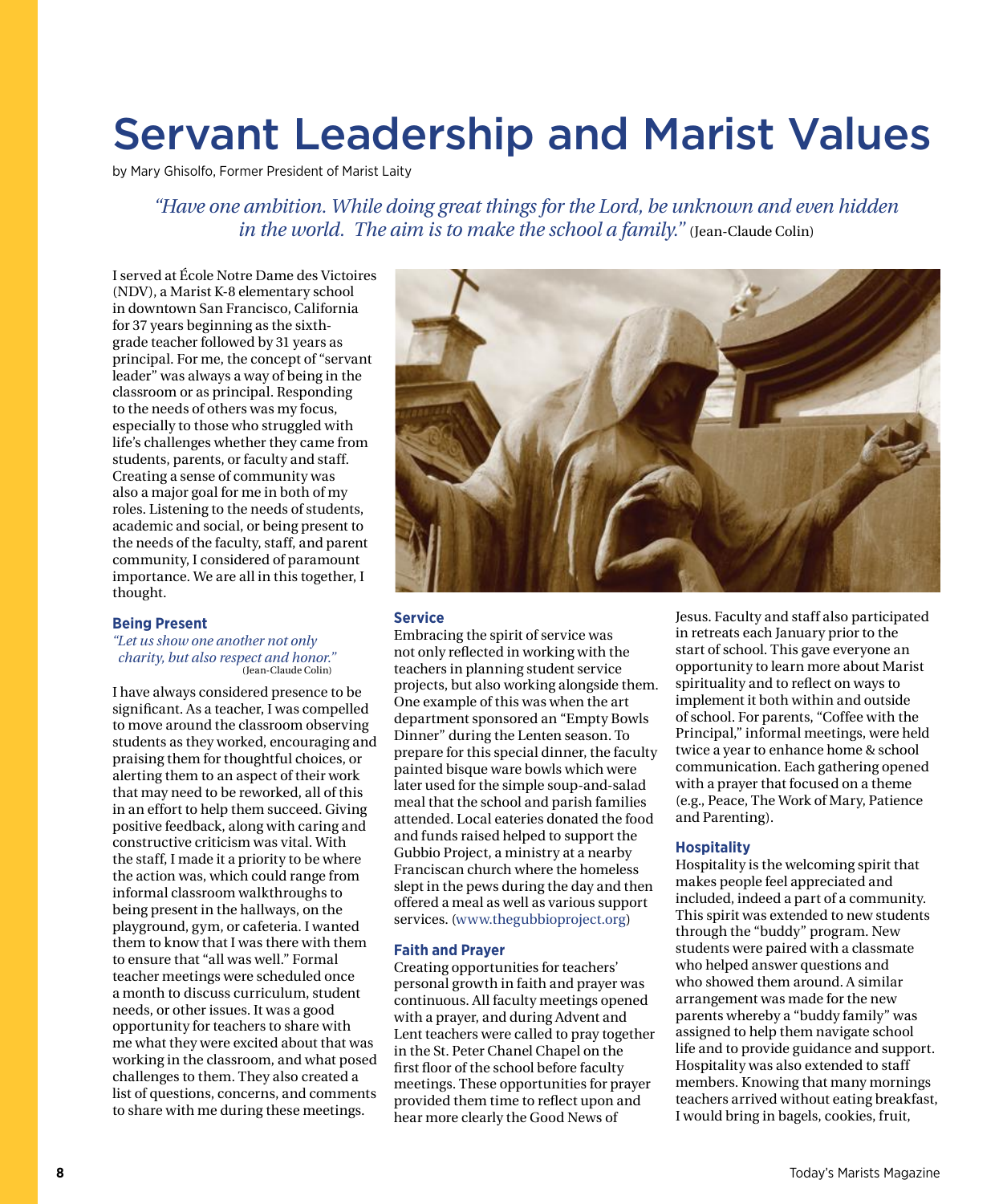etc. They were most grateful and felt appreciated. In addition, brief personal notes of gratitude to faculty and staff thanking them for their fine work encouraged and supported them.

#### **Compassion**

*"Set aside their own interests and plans in favor of those of Jesus and Mary, and put themselves in the shoes of the other person."* (*The Work of Mary: Marist Laity in the Society of Mary*)

As educators, we are called to be compassionate in our interactions with members of the community. One memorable situation occurred when a seventh grader was asked, in the third quarter, to leave the school due to poor behavioral choices coupled with low academic achievement. The student's teachers and I got together to discuss the Marist value of "Being an Instrument of Divine Mercy." Since it was too late in the school year for him to transfer to another Catholic school, this was a challenge for his family. The middle school teachers and I worked together to create a curriculum for the remaining 10 weeks of seventh grade so that the student could complete that grade with a licensed learning specialist outside NDV. Additionally, after the school day, several middle school teachers volunteered to work with him on the assigned curriculum at a youth center near his

home. I also worked with his parents to ensure he was enrolled in another Catholic school in the fall for eighth grade.

#### **Collaboration**

Collaborating with the faculty to problem-solve and to create new programs further enriched the learning program. Sharing ideas, identifying issues and concerns and working together to rectify a problem, or create something new helped to build community. At a faculty meeting near the end of one school year, many teachers were speaking negatively about the students and their poor behavior. The complaints concerned students' excessively disparaging or insulting classmates, and it included bullying others. Out of that discussion came the idea to create a program that reminded the students that the Christian community we were a part of called us to be respectful and kind. The **RISE** Program (Respect, Include, Safety (emotional and physical), and Effective Communication) came about through the collaboration of several teachers who volunteered their time over the summer. We gave each letter in the title (R, I, S, E) a description of appropriate actions, and the program helped the entire school community to know what behaviors were appropriate and what they looked like when put into action. The program gave students

new vocabulary to speak about their experiences, i.e., "I am not being included in the game, I am being excluded." The program still helps students manage conflict they may encounter at school, at home, and in the community.

#### **Concluding Thoughts**

It took me a long time to grow comfortable in the leadership position at NDV. It was a slow process with many ups and downs. Keeping my ears and heart open to the call to serve was constant. Stepping back and reflecting on all aspects of school life was crucial. I frequently found myself in a state of prayer as I knew I would need the strength, courage, and guidance that God would provide me to keep moving forward in a positive and productive manner. Jean-Claude Colin certainly had his challenges with his work in education, and he accurately observed, "A tree that must bear much fruit over a long period must have good roots, whether it is tested by wind or by storm to ensure that its roots are deeply planted in the soil. See how slow it is to grow, to develop. Time strengthens it." (*A Founder Speaks* 174, 20) I was able to put down those roots in a Society of Mary elementary school over a period of time. It was a rich and life-giving experience in so many ways.

### News Briefs





#### A Marist Lives Follow Up from Fall 2018

On April 24, 2019 the cremated remains of Fr. Frank Brett, brother of Fr. Robert Brett, SM were borne to Chaplains' Hill in a beautiful funeral cortege at Arlington National Cemetery near Washington, DC. His remains were buried in the grave of our own Fr. Robert Brett, who was re-interred at Arlington in 1998. A significant crowd of the extended Brett family along with veterans and military officers attended, including veteran Larry McCarthy who drove in from Ohio. It is the first known instance of two Military Chaplain brothers buried together at the site. Randy Hoover, SM and Ted Keating, SM attended the service on behalf of the Marist U.S. Province.

#### Bishop Konzen Elected Interim Administrator of Archdiocese of Atlanta, Georgia

On May 24, 2019 Auxiliary Bishop Joel Konzen, SM was elected by the College of Consultors (group of priests who advise the archbishop) as the interim administrator for the Archdiocese of Atlanta, Georgia. He will fill the vacant role left by Archbishop Wilton D. Gregory who was installed on May 21, 2019 as leader of the Archdiocese of Washington, DC. The news concerning Bishop Konzen came via a letter that was sent to Apostolic Nuncio Archbishop Christophe Pierre, the Vatican ambassador to the United States. In response to his new role Bishop Konzen said, "I ask for your prayers and support as I carry out these responsibilities on behalf of the people of God in this local church."

Bishop Konzen has served as auxiliary bishop of the Atlanta Archdiocese since he was ordained a bishop on April 3, 2018. He will serve as administrator of the Archdiocese until Pope Francis appoints a new archbishop to this role.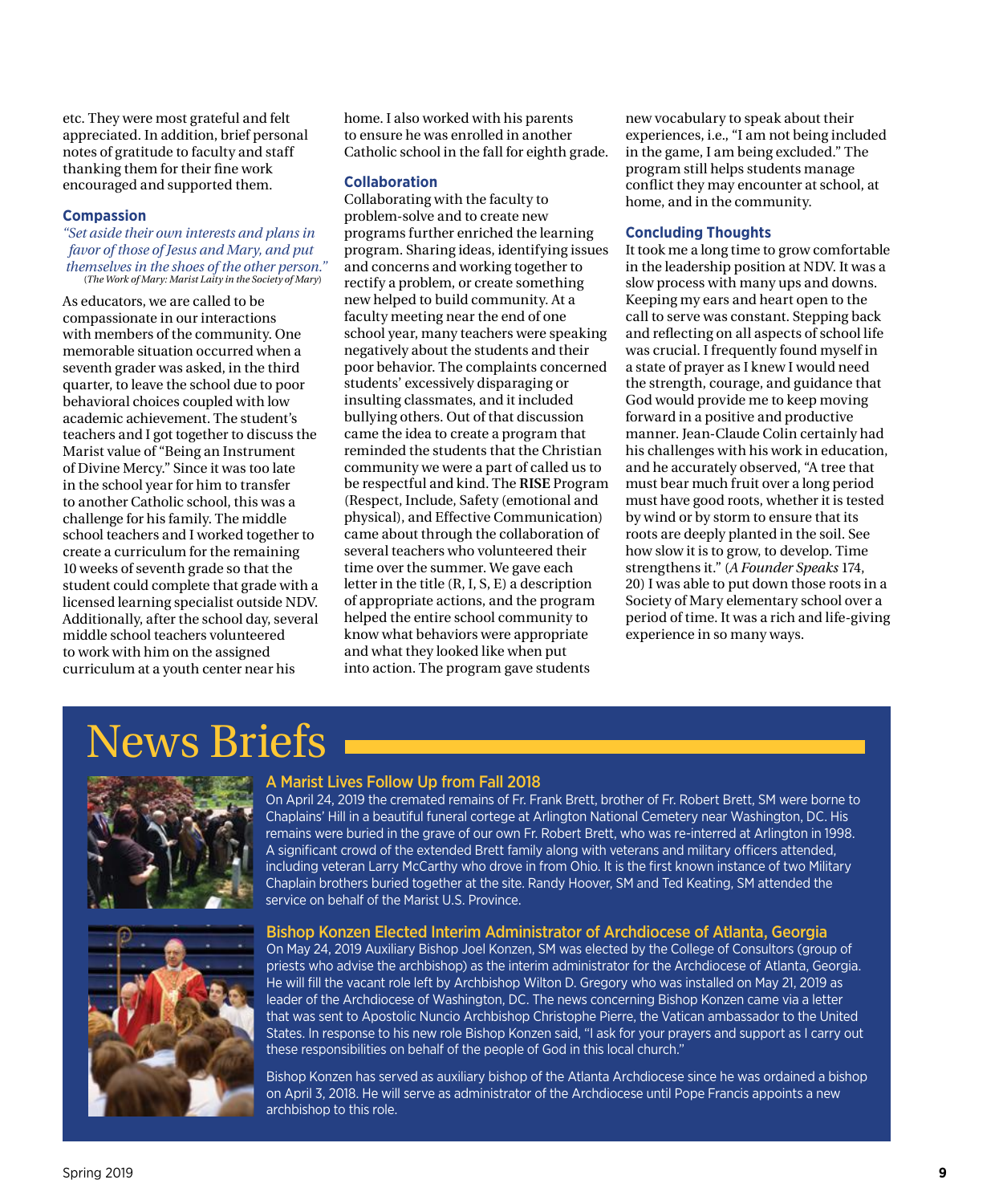### **Oceania - Some Impacts of the'Anthropocene' – More Than 'Climate Change'**

by Ben McKenna, SM, Assistant General to the Superior General

*"Anthropocene" is a widely proposed name for the geological epoch which refers to how human beings impact the planet earth. It is not synonymous with 'climate change,' nor does it simply mean 'environmental problems.' It is bigger and more shocking, because it encapsulates evidence that human pressures became so profound around the middle of the 20th century that we blew a planetary gasket. Hello, new Earth System. Hello, Anthropocene.1*



The focus of this article is to describe some of the impacts of the changing Earth systems, which include land, fresh water, oceans, air, related food sources, and people, in Oceania. The Marist Province of Oceania is present in eight South Pacific countries: Bougainville-Papua New Guinea, Fiji, New Caledonia, Samoa, Solomon Islands, Tonga, Vanuatu, and Wallis & Futuna and has 104 ordained members, 18 brothers, 29 seminarians, and 2 novices.

The fact that the Earth Systems are rapidly changing due to human impact, was significantly addressed by Pope Francis in Chapter One of the encyclical *Laudato Si'* (2015) where, along with Climate Change, he also addresses Pollution, Water, Loss of Biodiversity, Decline in the Quality of Human Life and the Breakdown of Society, and Global Inequality. This is the world in which we are called to minister.

The Marist General Chapter 2017 acknowledged that *we are in a time of global change, in a world all too often scarred by fragmentation and by the degradation of the poor and the earth and that – Mary, the mother of the New Creation, calls us to nurture life in all its forms, especially among our most vulnerable brothers and sisters on our damaged planet.*<sup>2</sup>

Caritas International is a confederation of over 160 members that work at the grassroots level with compassion and professionalism to respond to emergencies, promote development, and advocate for a fair and just world. The 2018 Caritas State of the Environment for Oceania Report: Waters of Life, Oceans of Mercy<sup>3</sup> assesses the following five areas of impact on people and communities that are monitored by

Caritas: Coastal erosion, flooding and sea level rise; Extreme weather; Food and water; Offshore mining and drilling; and Climate finance. This report also includes recommendations in response to its assessments. The following is a summary of the key findings in the report.

#### 1. Impact of coastal erosion, coastal flooding, and rising seas – **HIGH ASSESSMENT**

This considers the number of people affected by relocation of houses, or displacement to other centers; loss of food or water sources; and scale and frequency of disruption from high tides and storm surges that flood roads, houses, or surroundings.

#### *Recommendations:*

- The global community must create legal protections for people who are forced to relocate because of climate change or other environmental degradation.
- Oceania governments need to identify populations most at risk from sea level rise and identify options, strategies, and solutions with those populations.

#### 2. Impact of extreme weather – **MODERATE ASSESSMENT**

This considers the number of deaths, displacement, and illness due to drought, heavy rain, floods, extreme winds, and cyclones.

#### *Recommendations:*

• Government and non-government agencies need to build resilience for extreme weather events through programs for food security, income generation, mapping areas most at risk, improved construction techniques, water management, and other preparedness measures.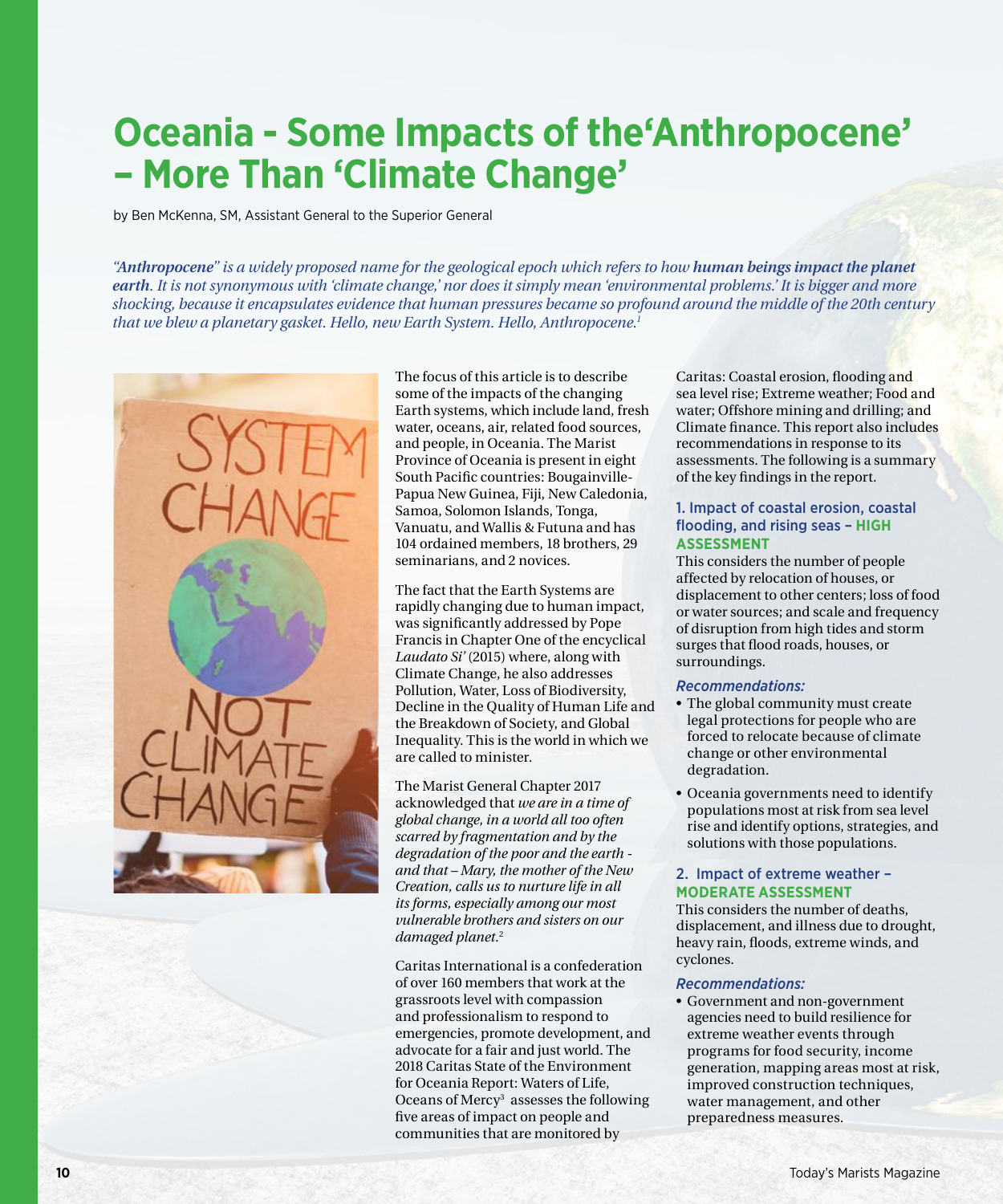• Local, regional, and central government need to support local, village, and community-level groups who can provide immediate practical assistance in case of emergency.

#### 3. Impact on people's access to safe food and drinking water – **HIGH ASSESSMENT**

This includes factors such as forestry, palm oil production that results in deforestation, mining, and super-cyclones that affect access to safe and healthy locally sourced food and water.

#### *Recommendations:*

- Oceania governments must prioritize activities, policy, and budget to meet the United Nations' Sustainable Development Goals.
- Oceania governments and community organizations as well as all Pacific Island governments must continue to enhance food and water security for the most vulnerable.

#### 4. Offshore mining and drilling – **MODERATE ASSESSMENT**

This considers the number of people and communities affected by offshore activities; the impact on food sources; the impact on traditional and cultural connection to the sea; and the indigenous peoples most likely to be affected by offshore activities.

#### *Recommendations:*

- The International Seabed Authority and national governments must stop issuing both mining and exploration licenses for seabed mining until more is known about the impacts.
- Oceania governments and others implementing legislative frameworks for seabed mining need to ensure they give proper recognition to human and environmental rights.

#### 5. Climate finance – **WOEFULLY INADEQUATE ASSESSMENT**

The primary focus of this area is the adequacy of support which includes the amount and quality of climate finance which offers tangible and practical support to those most affected, including women, children, indigenous peoples, and isolated communities.

#### *Recommendations:*

The global community, through the United Nations Framework Convention on Climate Change needs to:



- increase nationally determined contributions and climate finance contributions to keep global warming below 1.5°C;
- ensure sufficient finances and other resources to support adaptation and resilience-building for small island states and other vulnerable countries.

#### **A Marist Response: Communities as Living Parables**

Br. Roger of Taizé saw his mission as forming a 'living parable of communion on earth.'4 In our new era of the Anthropocene we are called, as St Francis was, to see all creatures as our brothers and sisters in a vast web of life. 'All is inter-related' as Pope Francis spells out so clearly in *Laudato Si'.* We are called to move from *steward-ship of* creation to *kinship with* creation.

In Oceania, one place the Marists are living this out is at Marist College, Pacific Regional Seminary, Fiji. Under the guidance of Fr. Donato Kivi, SM, who recently earned his Doctorate and wrote his doctoral dissertation *Towards a Marian Ecological Spirituality for the Re-evangelization of the Vanua: The People and the Land of Fiji*, our community is engaged in applying Marian Ecological Spirituality in practical and formative ways.<sup>5</sup>

Another living parable of Marian Ecological Living in Oceania is at Marist Tutu Rural Training Center, Fiji. Under the guidance of Fr. Michael McVerry, SM, this project has enabled subsistence farmers, young men and women, to learn skills for self-employment in farming, through

time management, budgeting, planning, human development, and spiritual development for at least 40 years. The Director of Caritas NZ, Julianne Hickey, described this project as an "amazing example for the Pacific." Tutu has been prioritized by the Oceania Province as a key Marist mission.6

#### **Conclusion**

The work of Caritas enables us to see the factors at work in the changing face of life in Oceania. As Marist we can respond in small, but significant 'living parable' ways to provide hope and direction for the People of Oceania. Our confreres there are living out the Call of Jesus to read the 'signs of the times', the Call of *Laudato Si',* and the Call of our own Marist General Chapter of 2017. Many more 'living parable' stories remain to be told.

#### **Endnotes**

- 1 Thomas, Julia A. "Why the Anthropocene is not 'climate change' – and why that matters." *Climate and Capitalism*, 2019-01-31.
- 2 SM 2017 General Chapter. *Declaration on the Mission of the Society of Mary Today*, nos. 3 & 5.
- 3 <https://caritas.org.nz/state-environment>
- 4 [https://www.taize.fr/en\\_article19581.html](https://www.taize.fr/en_article19581.html)
- 5 [https://jpicblog.maristsm.org/marian](https://jpicblog.maristsm.org/marian-ecological-centre-suva)[ecological-centre-suva](https://jpicblog.maristsm.org/marian-ecological-centre-suva)
- 6 [https://www.pacificfarmers.com/wp-content/](https://www.pacificfarmers.com/wp-content/uploads/2014/07/Tutu-Book.pdf ) [uploads/2014/07/Tutu-Book.pdf](https://www.pacificfarmers.com/wp-content/uploads/2014/07/Tutu-Book.pdf )